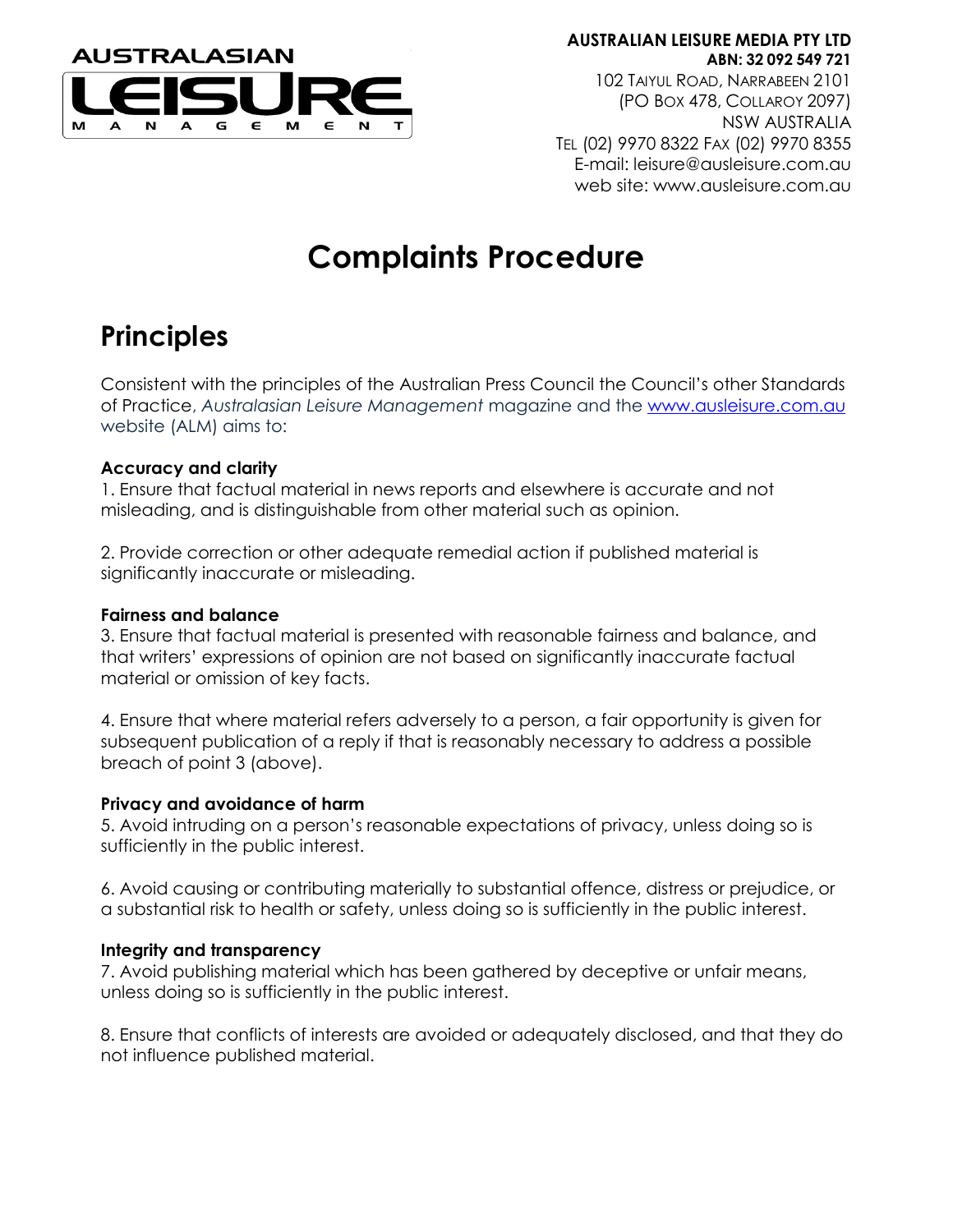## **Complaints**

This covers the handling of written complaints, whether editorial or non-editorial, received by mail, email or, if specifically identified as such, via comment on the social media sites Facebook and LinkedIn.

Comments via Twitter or via text message are not considered written complaints.

Every effort will be made to resolve complaints made by telephone in the first instance so that the matter does not escalate. However, if this is not possible, complaints will be asked to submit their complaint in writing.

ALM will also not respond to anonymous complaints, or if the complainant has not provided sufficient contact details to allow a response to be sent.

### **Editorial Guidelines**

For complainants who feel that the commitments made in ALM's editorial guidelines have not been met or who wish to complain about other aspects of the publications, ALM commits to:

Acknowledge and correct or clarify, in an appropriate manner as soon as reasonably practicable:

a. Significant material errors that are readily apparent or have been demonstrated; or

b. Information that is likely to significantly and materially mislead.

### **Additional information**

Listening to and responding to complaints – and taking action when warranted – is important for both accountability and continuous quality improvement. Good complaint handling is one way that we can acknowledge problems when they do occur, and do so in a way that builds trust.

### **Focus on Resolution**

Good complaint handling aims to listen, address legitimate concerns and build trust. ALM aims to always consider whether something can be done to address a reader complaint – such as correcting an error. Taking prompt and appropriate action to address the cause of a complaint can satisfy readers and improve content.

### **Procedure**

ALM aims to respond to complaints promptly and in an appropriate manner that may include telephone contact, email and correspondence.